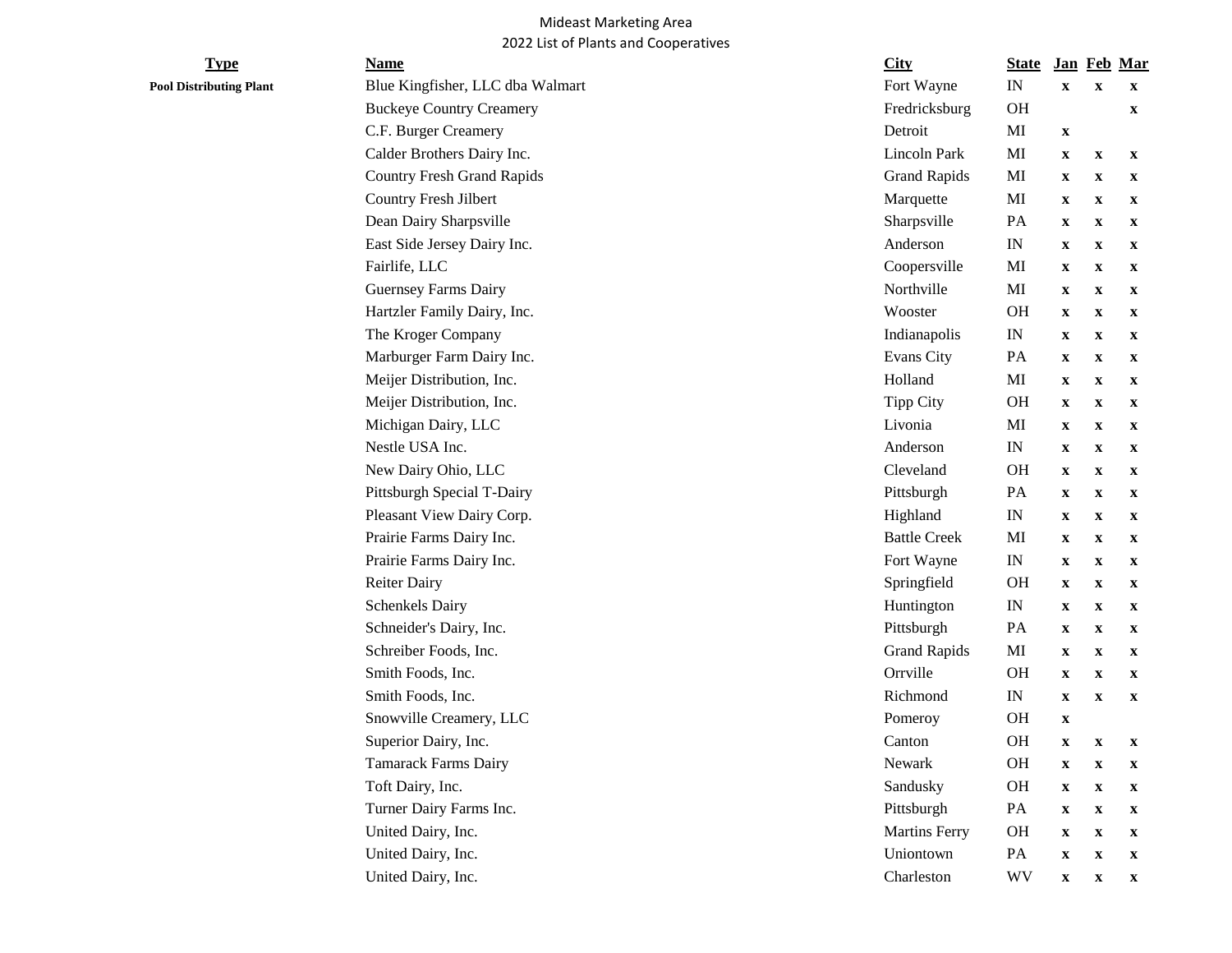## Mideast Marketing Area 2022 List of Plants and Cooperatives

| <b>Type</b>                                                           | <b>Name</b>                                          | <b>City</b>    | <b>State</b>                                                                                                                                                                                                                    |              |                           | Jan Feb Mar  |
|-----------------------------------------------------------------------|------------------------------------------------------|----------------|---------------------------------------------------------------------------------------------------------------------------------------------------------------------------------------------------------------------------------|--------------|---------------------------|--------------|
| <b>Pool Supply Plant</b>                                              | Dairy Farmers of America, Inc.                       | New Wilmington | PA                                                                                                                                                                                                                              | $\mathbf{X}$ | $\mathbf X$               | $\mathbf{x}$ |
|                                                                       | Middlebury Cheese Company, LLC                       | Middlebury     | $\ensuremath{\text{IN}}$                                                                                                                                                                                                        | $\mathbf X$  | $\mathbf X$               | $\mathbf{X}$ |
|                                                                       | Michigan Milk Producers Assn.                        | Ovid           | MI                                                                                                                                                                                                                              | $\mathbf X$  |                           |              |
|                                                                       | MWC(Michigan)                                        | St. Johns      | MI                                                                                                                                                                                                                              | $\mathbf{x}$ | $\mathbf X$               | $\mathbf X$  |
| <b>Cooperative Associations (9C)</b>                                  | Cooperative Milk Producers Assn.                     | Blackstone     | VA                                                                                                                                                                                                                              | $\mathbf X$  | $\mathbf X$               | $\mathbf{x}$ |
|                                                                       | Dairy Farmers of America                             | Kansas City    | KS                                                                                                                                                                                                                              | $\mathbf{X}$ | $\mathbf X$               | $\mathbf X$  |
|                                                                       | Foremost Farms USA Cooperative                       | Baraboo        | WI                                                                                                                                                                                                                              | $\mathbf{X}$ | $\mathbf X$               | $\mathbf{x}$ |
|                                                                       | <b>Great Lakes Milk Producers</b>                    | Newark         | <b>OH</b>                                                                                                                                                                                                                       | $\mathbf X$  | $\mathbf X$               | $\mathbf X$  |
|                                                                       | Keystone Family Farms, LLC                           | Madisonburg    | PA                                                                                                                                                                                                                              |              | $\mathbf X$               | $\mathbf{x}$ |
|                                                                       | Lanco-Pennland Quality Milk Producers                | Hagerstown     | <b>MD</b>                                                                                                                                                                                                                       | $\mathbf{x}$ | $\mathbf X$               | $\mathbf X$  |
|                                                                       | Maryland & Virginia Milk Producers Cooperative Assn. | Reston         | <b>VA</b>                                                                                                                                                                                                                       | $\mathbf{X}$ | $\mathbf X$               | $\mathbf{x}$ |
|                                                                       | Michigan Milk Producers Assn.                        | Novi           | MI                                                                                                                                                                                                                              | $\mathbf{x}$ | $\mathbf X$               | $\mathbf{x}$ |
|                                                                       | National Farmers Organization                        | Ames           | IA                                                                                                                                                                                                                              | $\mathbf{X}$ | $\mathbf X$               | $\mathbf{x}$ |
|                                                                       | Organic Valley/ CROPP Cooperative                    | LaFarge        | WI                                                                                                                                                                                                                              | $\mathbf{x}$ | $\mathbf X$               | $\mathbf X$  |
|                                                                       | <b>Pioneer Milk Producers</b>                        | Oxford         | PA                                                                                                                                                                                                                              | $\mathbf{x}$ |                           |              |
|                                                                       | Prairie Farms Dairy, Inc.                            | Edwardsville   | IL                                                                                                                                                                                                                              | $\mathbf{x}$ | $\mathbf{x}$              | $\mathbf{x}$ |
|                                                                       | Select Milk Producers, Inc.                          | Artesia        | <b>NM</b>                                                                                                                                                                                                                       | $\mathbf{x}$ | $\mathbf X$               | $\mathbf{x}$ |
|                                                                       | Upstate Niagara Coop.                                | Leroy          | ${\rm NY}$                                                                                                                                                                                                                      | $\mathbf{x}$ | $\mathbf X$               | $\mathbf X$  |
|                                                                       | White Eagle Milk Marketing Federation, Inc.          | South Bend     | IN                                                                                                                                                                                                                              | $\mathbf{x}$ | $\mathbf X$               | $\mathbf X$  |
| <b>Partially Regulated Distributing Plant</b>                         | Arps Dairy                                           | Defiance       | <b>OH</b>                                                                                                                                                                                                                       | $\mathbf X$  | $\mathbf X$               | $\mathbf{x}$ |
|                                                                       | Aurora Organic                                       | Columbia       | M <sub>O</sub>                                                                                                                                                                                                                  | $\mathbf{X}$ | $\mathbf X$               | $\mathbf X$  |
|                                                                       | C.F. Burger Creamery                                 | Detroit        | MI                                                                                                                                                                                                                              |              | $\boldsymbol{\mathrm{X}}$ | $\mathbf{x}$ |
|                                                                       | Galliker Dairy Company                               | Johnstown      | PA<br>$\mathbf{x}$<br><b>UT</b><br>$\mathbf{x}$<br>KY<br>$\mathbf{x}$<br><b>NY</b><br>$\mathbf{x}$<br><b>VA</b><br>$\mathbf X$<br><b>UT</b><br>$\boldsymbol{\mathrm{X}}$<br>PA<br>$\bf MI$<br>$\mathbf X$<br>MI<br>$\mathbf{X}$ | $\mathbf X$  | $\mathbf X$               |              |
| Gossner Foods, Inc.<br>Logan<br>Saputo Dairy Foods USA, LLC<br>Murray |                                                      |                | $\mathbf X$                                                                                                                                                                                                                     | $\mathbf X$  |                           |              |
|                                                                       |                                                      |                |                                                                                                                                                                                                                                 |              | $\mathbf X$               | $\mathbf X$  |
|                                                                       | Upstate Farms, Inc.                                  | <b>Buffalo</b> |                                                                                                                                                                                                                                 |              | $\mathbf X$               | $\mathbf X$  |
|                                                                       | White Wave, Inc                                      | Mt. Crawford   |                                                                                                                                                                                                                                 |              |                           | $\mathbf X$  |
|                                                                       | <b>WWF Operating</b>                                 | Salt Lake City |                                                                                                                                                                                                                                 |              | $\boldsymbol{\mathrm{X}}$ | $\mathbf{X}$ |
| <b>Producer Handler</b>                                               | <b>Brunton Dairy</b>                                 | Aliquippa      |                                                                                                                                                                                                                                 |              |                           | $\mathbf{X}$ |
|                                                                       | Country Dairy                                        | New Era        |                                                                                                                                                                                                                                 |              | $\mathbf X$               | $\mathbf{x}$ |
|                                                                       | Moo-ville Creamery                                   | Nashville      |                                                                                                                                                                                                                                 |              | $\mathbf X$               | $\mathbf{X}$ |